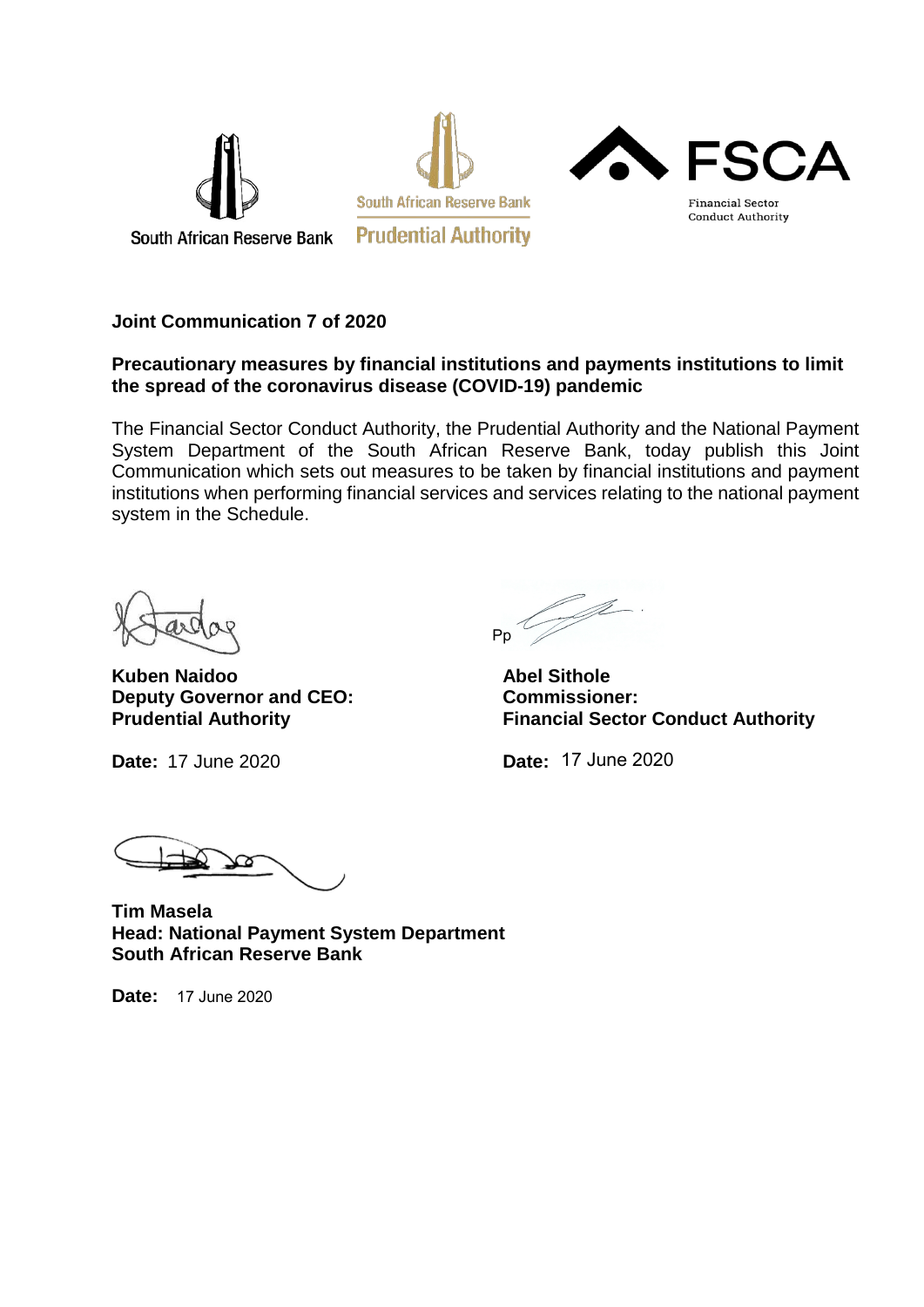## **SCHEDULE**

#### **1. Definitions**

In this Schedule, **"the Act"** means the Financial Sector Regulation Act, 2017 (Act No. 9 of 2017), any word or expression to which a meaning is assigned in the Act shall have that meaning, and unless the context otherwise indicates -

**"advisor"** means a financial services provider providing advice as defined in section 1 of the Financial Advisory and Intermediary Services Act, 2002 and includes a representative;

**"ATM"** means an automated teller machine;

**"Authorities"** means the Financial Sector Conduct Authority and Prudential Authority established under the Act;

**"COVID-19"** has the meaning assigned to it in the Regulations;

**"financial institution"** means a financial institution licensed in terms of a financial sector law to render financial services;

**"intermediary"** means a financial services provider providing intermediary service as defined in section 1 of the Financial Advisory and Intermediary Services Act, 2002 and includes a representative;

**"National Payments System Act"** means the National Payments System Act, 1998 (Act No. 78 of 1998);

**"National Payment System Department"** means a department within the Reserve Bank responsible for the regulation, supervision and oversight of the national payment system;

**"nurse"** has the meaning assigned to it in the Nursing Act, 2005 (Act No. 33 of 2005);

**"payment institution"** means an entity that is designated, authorised, registered, or regulated under the National Payment System Act;

**"payment system"** means a payment system as defined in section 1 of the National Payment System Act;

**"POS device"** means a point of sale device;

**"Regulations"** means the Regulations made under section 27(2) of the Disaster Management Act, 2002 (Act No. 57 of 2002) (published by Government Notice No. 480 of 29 April 2020, and amended by Government Notice No. 43364 of 28 May 2020);

**"Reserve Bank"** has the meaning assigned to it in the Act; and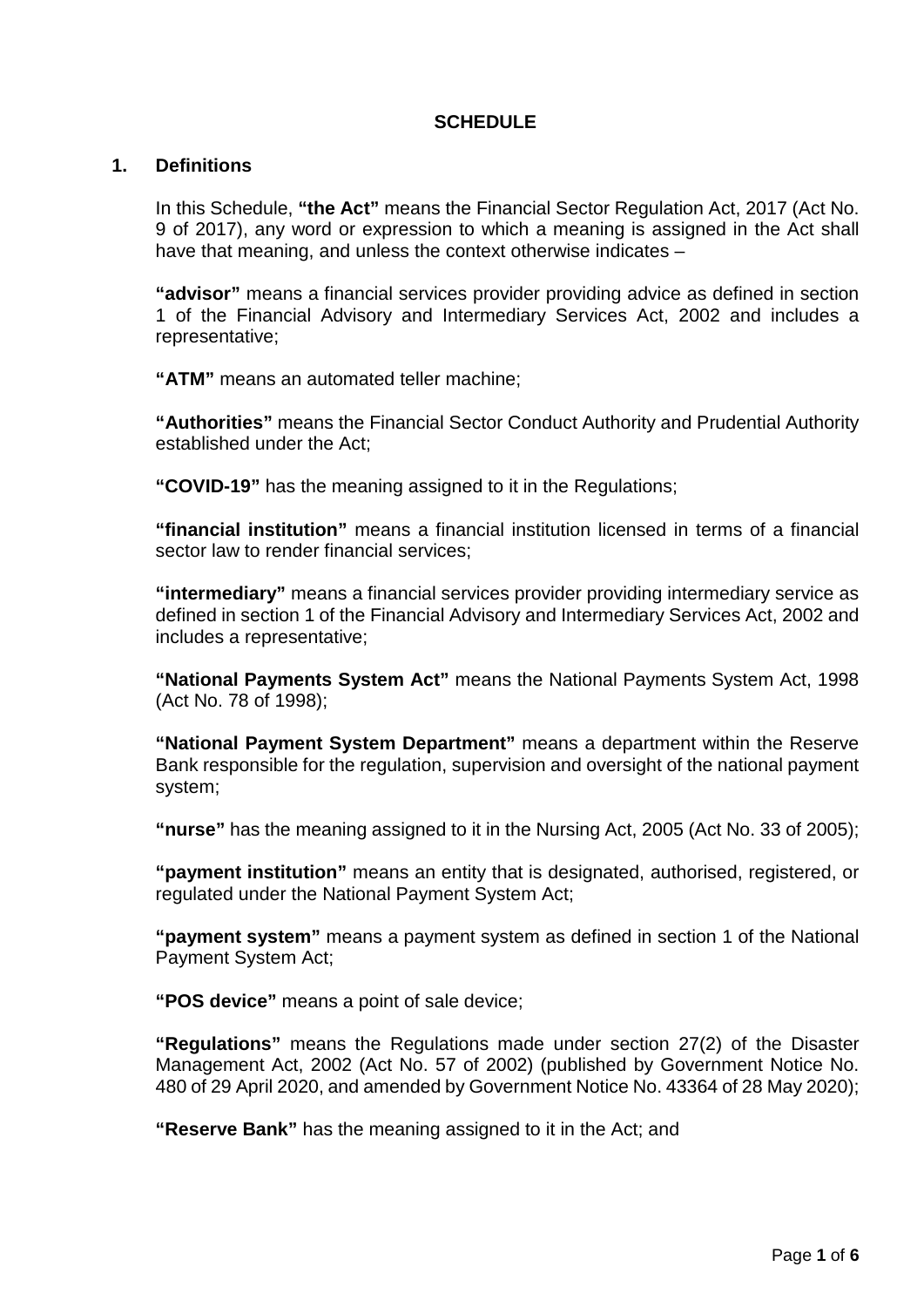**"vulnerable person"** means a person with known or disclosed health issues or comorbidities, or with any condition which or may place such person at a higher risk of complications or death if they are infected with COVID -19.

# **2. Object**

- (1) On 15 March 2020, President Cyril Ramaphosa announced a nationwide 21-day lockdown period, from midnight on Thursday 26 March 2020 until midnight on Thursday 16 April 2020, during which time the movement of persons was restricted in order to contain the spread of COVID-19. This period was extended to 30 April 2020 on 9 April 2020. On 23 April 2020, the President announced that South Africa will adopt a risk adjusted strategy to contain the spread of COVID-19 and as part of this approach there will be five Alert Levels in accordance with which economic activity and movement of people are allowed. The Minister of Cooperative Governance and Traditional Affairs declared on 28 April 2020 that Alert Level 4 will be applicable from 1 May 2020 and will remain in force up to the declaration of a different Alert Level.
- (2) On 24 May 2020, President Ramaphosa announced the Alert Level for the whole country should be lowered from Level 4 to Level 3 with effect from 1 June 2020.
- (3) The Minister of Cooperative Governance and Traditional Affairs published amended Regulations on 28 May 2020. In terms of the amended Regulations all services are permitted except those excluded in Table 2 of the Regulations.
- (4) Greater responsibility is now placed on institutions to ensure that the working environment is safe. Institutions should also exercise great care to protect their customers, employees and members of the public that they come in contact with. The measures set out in this Communication are minimum precautions that should be taken. Institutions must continue to assess their own risks and circumstances and, where necessary, implement stricter requirements.

# **3. General**

 $\frac{1}{1}$ 

- (1) The Joint Directive issued by the Authorities on 9 April 2020 under Alert Level 5 is hereby withdrawn. Financial institutions must comply with the Occupational Health and Safety Directives issued by the Minister of Employment and Labour in terms of the Regulations regarding the precautionary measure in workplaces.
- (2) The National Payment System Department issued Directive 2 of 2020[1](#page-2-0) on matters related to precautionary measures to limit the spread of COVID-19 on 15 April 2020. Payment institutions must continue to comply with Directive 2 of 2020 as well as with Occupational Health and Safety Directives issued by the Minister of Employment and Labour in terms of the Regulations regarding the precautionary measure in workplaces.

<span id="page-2-0"></span>http://www.resbank.co.za/RegulationAndSupervision/NationalPaymentSystem(NPS)/Legal/Documents/Directives/CO VID-19%20Directive%20for%20NPS%20-%20Final.pdf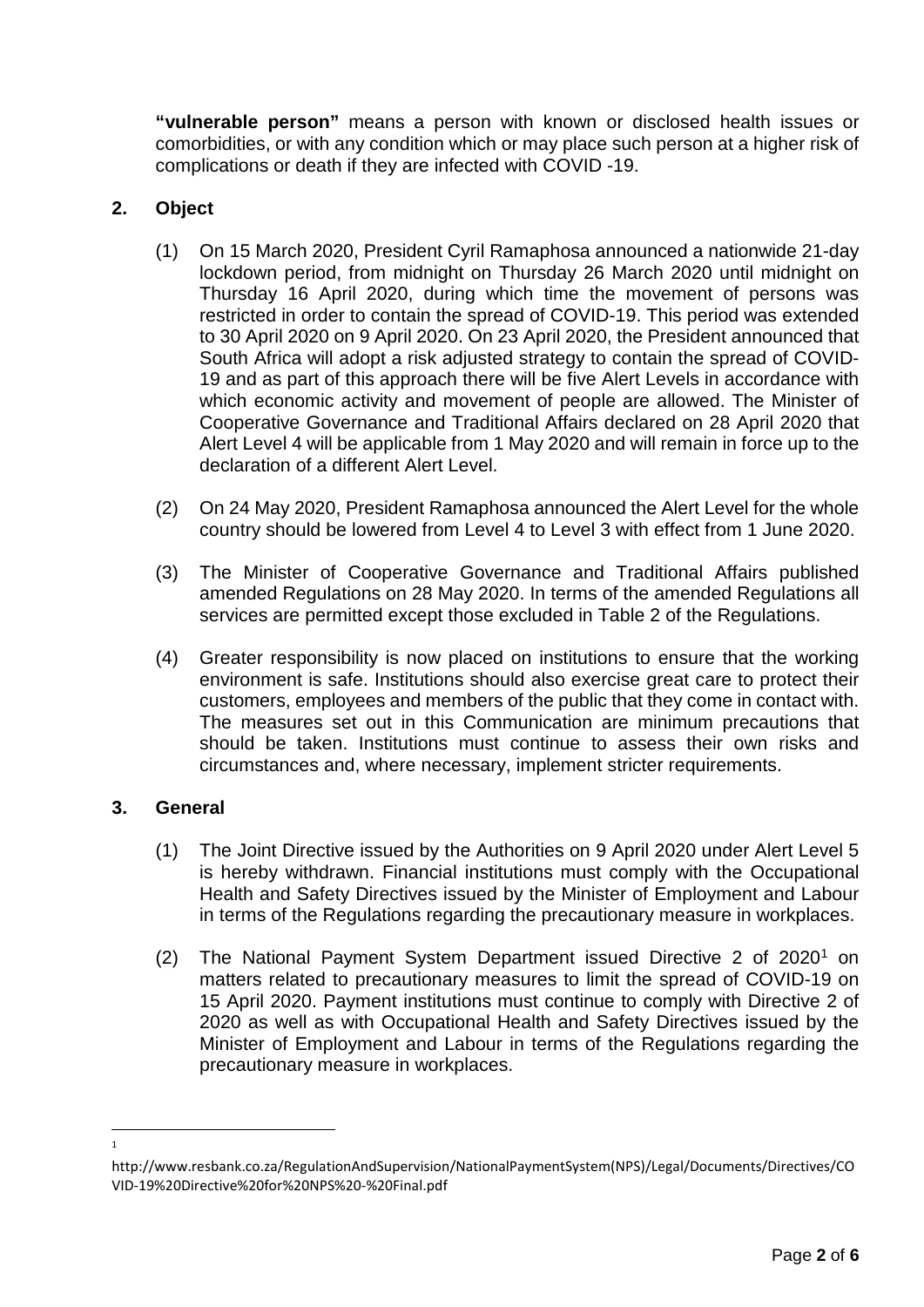(3) Where employees, including nurses, of financial institutions or payment institutions are required to travel between provinces, metropolitan areas and districts to render the services referred to in this Guidance, the financial institution must ensure that that employee or nurse is in possession of a permit issued in accordance with Regulation 33(4)(a) of the Regulations.

### **4. Guidance to financial institutions**

- (1) Interactions between financial institutions and financial customers, including between advisors and intermediaries rendering the financial services, must continue to be via remote means wherever possible.
- (2) Where face to face meetings or physical interaction with customers are unavoidable, in order to protect both the employees of the financial institution as well as financial customers, these meetings should be held at premises where appropriate health measures and social distancing can be implemented, such as-
	- *(a)* suitably equipped offices of the financial institution;
	- *(b)* the place of work of the customer, or
	- *(c)* other premises where appropriate health measures can be implemented and monitored.
- (3) A financial institution should not hold meetings at the homes of clients, or visit financial customers at home for purposes of providing financial services to them.
- (4) Where exceptional circumstances require that a meeting takes place at the home of a customer, the following protocols must be followed:
	- *(a)* An employee of a financial institution should only visit a customer's home after confirming an appointment with the customer, and should not arrive at a customer's home without prior notice.
	- *(b)* Both the customer and the employee are required to complete a risk questionnaire prior to the visit to establish if either of them is vulnerable, or whether the financial customer resides with a vulnerable person, or if either of them is at risk of infecting others. Only if both are not vulnerable or at risk of infecting others may the appointment at the customer's home continue. If the appointment occurs more than one day after the telephonic questionnaire is completed, the financial institution should make a follow-up confirmation on the day of the appointment to ensure that the circumstances have not changed.
	- *(c)* The employee should perform a non-contact temperature screen on him or herself in the presence of the customer as well as on the customer.
	- *(d)* The employee should carry sanitiser, and a spare mask which should be offered to the customer on arrival if the customer does not have a mask. The consultation should not continue unless the customer has sanitised his or her hands and is wearing a face mask. The customer should be informed in advance of this requirement.
	- *(e)* Social distancing should be practiced as far as possible whilst completing forms, limiting the time close to the customer as far as possible.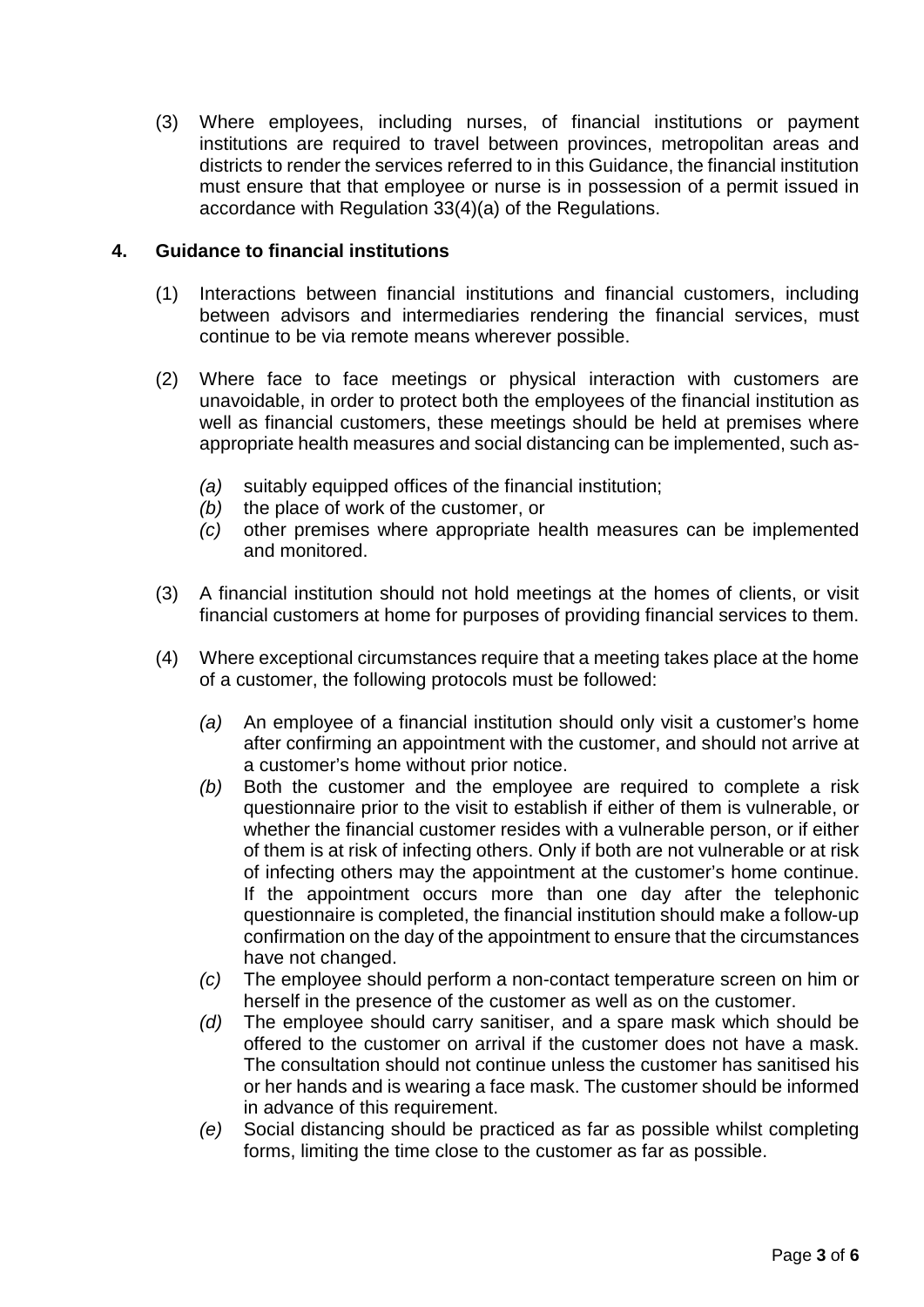- *(f)* A record that the above measures were implemented must be kept in respect of each customer.
- (5) A financial institution that makes use of travelling nurses for purposes of medical underwriting should arrange that examinations take place at premises where appropriate health measures and social distancing can be implemented, such as-
	- *(a)* the suitably equipped offices of the financial institution;
	- *(b)* the place of work of the financial customer; or
	- *(c)* a medical facility.
- (6) Home visits by travelling nurses are not recommended, but if there is no other alternative, a nurse may visit a customer at home for purposes of medical underwriting with the following strict safety measures in place: -
	- *(a)* A nurse should only be deployed to a customer's home after confirming an appointment with the customer, and should not arrive at a customer's home without prior notice.
	- *(b)* Both the customer and the nurse are required to complete a risk questionnaire prior to the visit to establish if either of them is vulnerable, or whether the financial customer resides with a vulnerable person, or if either of them is at risk of infecting others. Only if both are not vulnerable or at risk of infecting others may the appointment at the customer's home continue. If the appointment occurs more than one day after the telephonic questionnaire is completed, the nurse should make a follow-up confirmation on the day of the appointment to ensure that the circumstances have not changed.
	- *(c)* On arrival at the customer's home, the nurse must wear a mask, face shield and a pair of gloves.
	- *(d)* The nurse should perform a non-contact temperature screen on him or herself in the presence of the customer as well as on the customer.
	- *(e)* The nurse should carry sanitiser, and a spare mask which should be offered to the customer on arrival if the customer does not have a mask. The consultation should not continue unless the customer has sanitised their hands and is wearing a face mask. The customer should be informed in advance of this requirement.
	- *(f)* The nurse should use two pairs of gloves for the consultation. The first pair should be used for completing forms, and a new pair for the medical examination, which includes drawing blood and taking blood pressure.
	- *(g)* Social distancing should be practiced as far as possible whilst completing forms, limiting the time close to the customer as far as possible.
	- *(h)* A record that the above measures were implemented must be kept in respect of each customer.
- (7) A financial institution must upon request by the Authorities submit the name of the COVID-19 compliance officer designated under Regulation 47 and its workplace plan as contemplated in Regulation 47(1)(*b)* of the Regulations to the Authorities.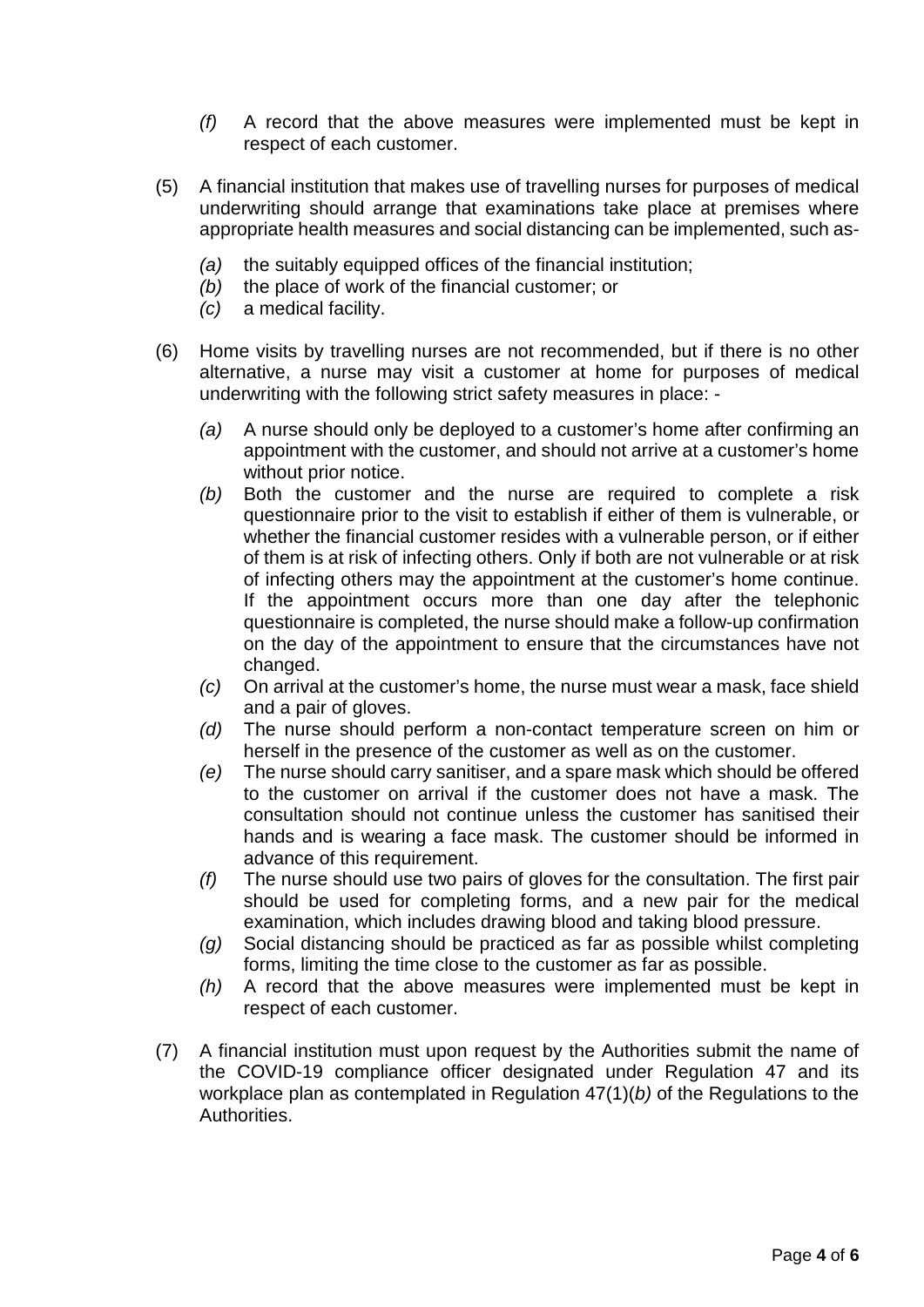## **5. Guidance to payment institutions**

- (1) Interactions between payment institutions and financial customers must continue to be via remote means wherever possible or make use of contactless means of payment.
- (2) Where physical interaction or contact with financial customers is unavoidable such as with the use of branch services or services through ATMs, POS devices, self-service devices, and other devices and channels requiring physical contact, payment institutions should, subject to paragraph 5(4), implement appropriate health and social distancing measures such as:
	- *(a)* provision of disinfectants to sanitise payment channels and devices;
	- *(b)* provision of financial customers with disinfectants or other protective means to clean or cover surfaces prior to using payment channels and devices;
	- *(c)* demarcation of queues with distance markers where the use of services is on premises that are under the control of the payment institution;
	- *(d)* displaying educational and awareness posters on precautionary health measures and social distancing;
	- *(e)* practice of good personal hygiene, washing or disinfecting hands and wearing masks;
	- *(f)* limitation of physical contact such as avoiding shaking of hands;
	- *(g)* encouraging customers to use the contactless (tap-and-go or Quick Response (QR)) features on their cards or mobile devices when completing payments, where available;
	- *(h)* limitation of the number of customers in the premise of a payment institution at a time; and
	- *(i)* any other appropriate measures.
- (3) Where face to face meetings or physical interaction with customers are unavoidable, in order to protect both the employees of payment institutions as well as financial customers, these meetings should be held at premises where appropriate health measures and social distancing can be implemented, such as-
	- *(a)* suitably equipped offices of the payment institution;
	- *(b)* the place of work of the customer, or
	- *(c)* other premises where appropriate health measures can be implemented and monitored.
- (4) Where a service is provided on the premises that are not under the control of the payment institution through ATMs, POS devices, self-service devices and other devices and channels, -
	- *(a)* the payment institution is required to make arrangements, insofar as practically possible, with the persons in control of the premises, that such persons put in place appropriate health and social distancing measures to minimise insofar as possible the transmission and spread of Covid-19 due to the use of the payment institution's ATMs, POS devices, self-service devices, and other devices and channels by the public; or